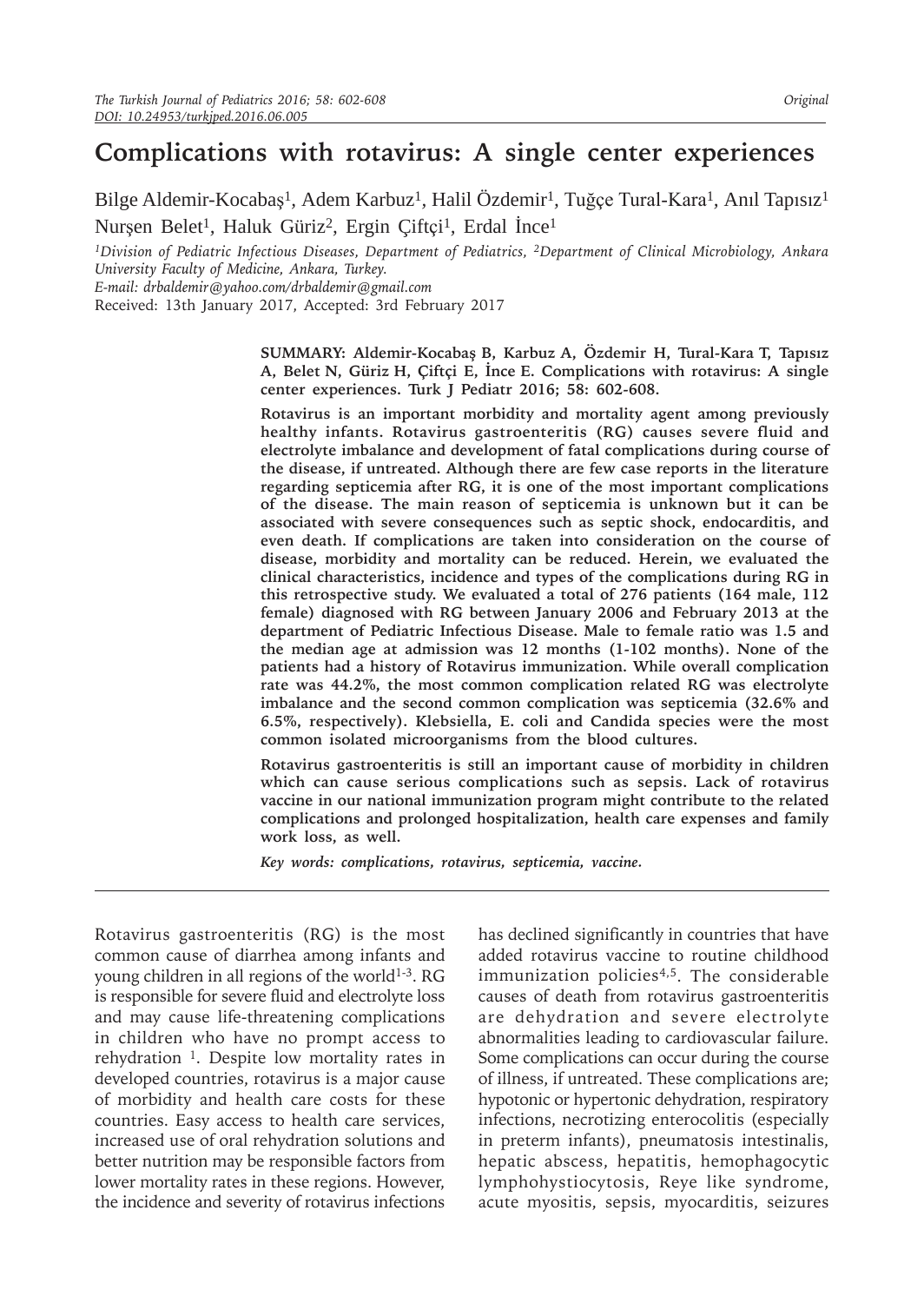and meningoencephalitis. Also, a relationship between rotavirus and autoimmune diseases such as celiac disease has been reported $1-3,6-9$ . Secondary capillary leak syndrome in an infant, have been described related with RG<sup>10</sup>. The underlying causes of some complications due to RG which are more seen in some children remain unknown.

In this study we aimed to assess the clinical characteristics and complications in patients diagnosed with RG in our clinic.

### **Material and Methods**

We evaluated medical records of patients diagnosed with RG and hospitalized in our clinic between January 2006 and February 2013, retrospectively. The following data were collected for all patients: age at admission, gender, month and year of admission, rotavirus vaccination history, length of hospitalization, duration of fever, vomiting and diarrhea, accompanying diseases, serum sodium, potassium and creatinine levels, blood urea nitrogen and serum creatinine levels, C-reactive protein and serum leukocyte counts, body temperature at admission, number of vomiting and diarrhea per day, degree of dehydration, complications, results of blood and urine cultures, source of infection (nosocomial or community acquired). Collection of stools was performed within 3 days after admission and nosocomial RG is defined as infections occurred after 72 hours of admission. Serum sodium and potassium levels were considered hyponatremia (<135 mmol/L) or hypernatremia (≥145 mmol/L), hypokalemia (<3.5 mEq/L) or hyperkalemia ( $>5.5$  mEq/L)<sup>3</sup>. Rotavirus antigen (RVA) in stool samples was detected by ELISA and only cases with positive for RVA in stool were included to the study.

Statistical analyze was performed using SPSS 15.0 software. Quantitative data were expressed as mean  $\pm$  SD or median (range) where appropriate. We used "Student t test" for parametric assumptions and "Mann-Whitney-U test" for non- parametric assumptions. For comparison of categorical data "Chi-square test" and correlations of the variables "Pearson Spearman" was used.

## **Results**

A total of 276 patients (164 male, 112 female) diagnosed with RG were enrolled in this

study. Male to female ratio was 1.5 and the median age at admission was 12 months (1- 102 months). Nineteen of the cases (6.9%) had nosocomial RG. RG was most commonly detected in November and December (Fig. 1). There were no significant differences between distributions of the cases throughout the years. None of the patients had received rotavirus vaccine before. The average durations of fever, vomiting and diarrhea were  $2.3 \pm 1.9$ ;  $2.6 \pm 1.9$ 1.7 and  $7.0 \pm 2.4$  days, respectively. The mean disease day at admission was  $3.1 \pm 1.7$  days. 54% of cases had mild dehydration (loss of %5 of total body weight) and 46% of patients had moderate-to-severe dehydration (loss of  $>$  %5 of total body weight). Demographic, clinical and laboratory data of the patients was shown in Table I. Hyponatremia in 66 cases (23.9%), hypernatremia in 9 cases (3.3%), hypokalemia in 23 patients (8.3%) and hyperkalemia in 6 cases (2.2%) were present at admission.

The total complication rate was 44.2% and septicemia was the second common complication (6.5%) following fluid and electrolyte imbalance (32.6%). *Klebsiella, E. coli* and *Candida* species were the most common isolated microorganisms from the blood cultures. In some patients, unusual microorganisms were isolated from the blood cultures as shown in Table II. A 22-month-old patient was admitted to our clinic with complaints of fever and diarrhea. He had an atypical disease course and finally was diagnosed with *S. aureus* bacteremia, pyomyositis and endocarditis as complications of RG. At the end of an appropriate antibiotic regimen, he was successfully treated and discharged. Another patient was a 16-month-old girl with mitochondrial disease who was admitted to our clinic with RG. Her fever did not resolve on the fifth day of the disease and her blood culture was positive for *Leuconostoc mesenteroides* on the sixth day of the disease. She was admitted to pediatric intensive care unit due to septic shock and septic shock resolved with prompt and appropriate treatment. Subsequent blood cultures remained negative during follow-up. In another patient with a neurologic disorder, *Candida lusitaniae* was obtained from the blood culture on the fifth day of the RG. He was treated with antifungal treatment successfully without any sequelae.

Five patients with septicemia needed pediatric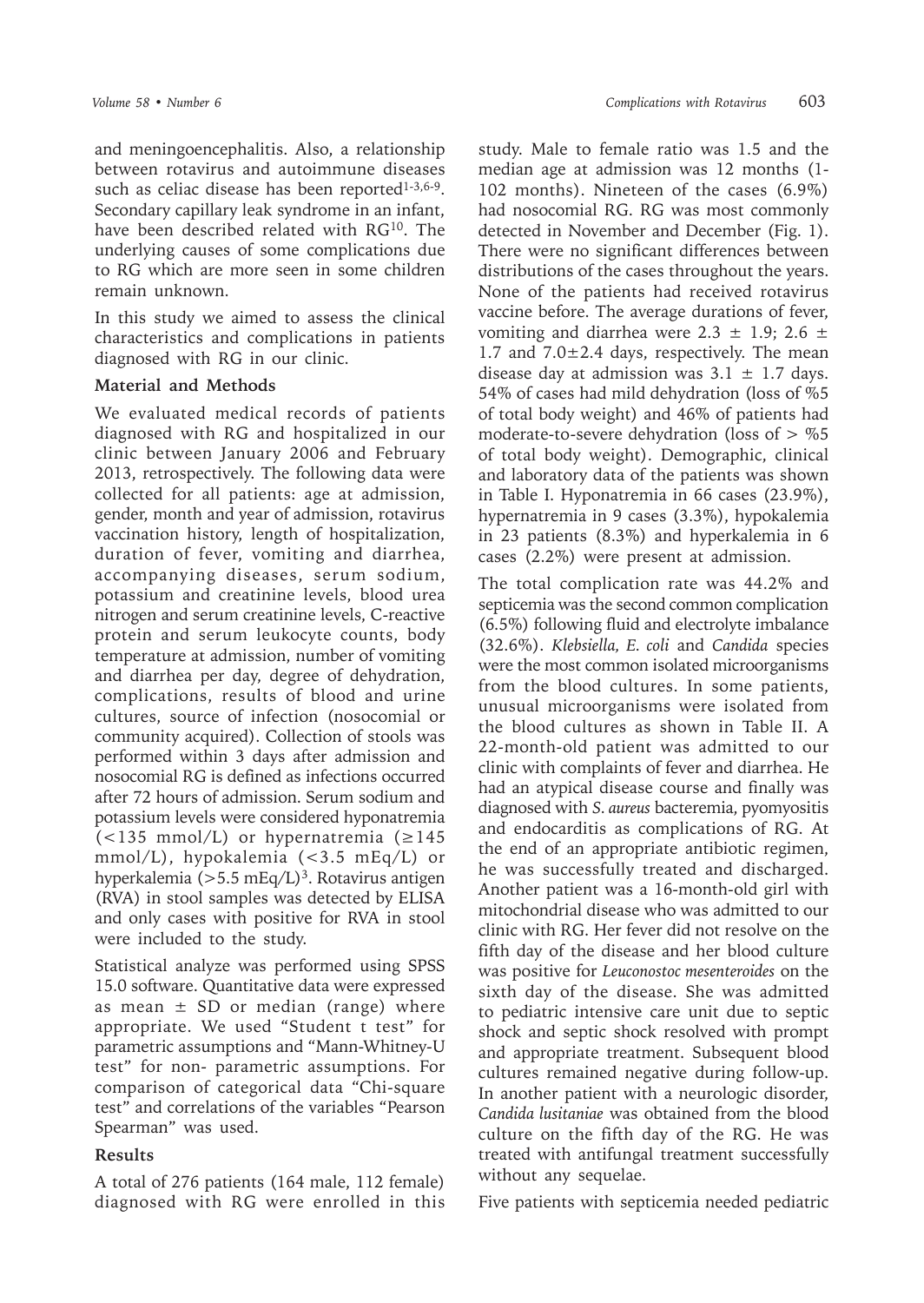

gastroenteritis by months.

intensive care unit admission due to septic shock and disseminated intravascular coagulation. None of them had any sequelae or mortality with appropriate and prompt treatment on the follow up. Other complications include seizures (2.2%), intussusceptions (3.3%), aseptic meningitis (0.7%), capillary leak syndrome, toxic hepatitis, thrombocytopenia, neutropenia, secondary lactose intolerance (Table III). While there were respiratory symptoms in 51 patients (18.5%) prior to the admission, bronchiolitis which required treatment during course of the disease developed in 14 cases (5.1%). The

duration of hospitalization was significantly higher in complicated cases than those of uncomplicated cases (p<0.001).

Accompanying diseases were present in 15.6% of the cases. These were cerebral palsy, Alagille syndrome, congenital heart defects, Down syndrome, neuromotor retardation, epileptic disorders, mitochondrial disease, nephrotic syndrome, Trisomy 9, nephrolithiasis, and malnutrition. Laboratory tests were as following: median leukocyte count was 9,300/ mm<sup>3</sup> (range, 3,000-28,800/mm<sup>3</sup>); median C-reactive protein level was 0.3 mg/L (range, 0.1-144 mg/L); median blood urine nitrogen level was 17 mg/dL (range, 1-106 mg/dL); and mean serum creatinine level was  $0.3 \pm 0.1$  mg/ dL. There were no difference between boys and girls in terms of complication rate  $(p=0.54)$ . Also, there was no difference in the duration of diarrhea and vomiting between complicated and uncomplicated patients  $(p=0.11$  and  $p=0.94$ , respectively). The duration of fever in patients with complications was significantly longer than those with uncomplicated cases  $(p=0.04)$ . Body temperatures of the complicated patients on

**Table I.** Demographic, Clinical and Laboratory Data of the Patients with Rotavirus Gastroenteritis

| Median age, months (range)                       | $12(1-102)$          |
|--------------------------------------------------|----------------------|
| Gender $(M/F)$ , n/n                             | 164/112              |
| Nosocomial rotavirus gastroenteritis n (%)       | 19(6.9)              |
| Duration of fever (day $\pm$ ), mean $\pm$ SD    | $2.3 \pm 1.9$        |
| Duration of vomiting (day), mean $\pm$ SD        | $2.6 \pm 1.7$        |
| Duration of diarrhea (day), mean $\pm$ SD        | $7.0 \pm 2.4$        |
| Mean disease day at admission, mean $\pm$ SD     | $3.1 \pm 1.7$        |
| Mild dehydration, n (%)                          | 148 (54)             |
| Moderate/severe dehydration, n (%)               | 128 (46)             |
| Respiratory symptoms, $n$ (%)                    | 51 (18.5)            |
| Duration of hospitalization (day), mean $\pm$ SD | $5.18 \pm 2.5$       |
| Median CRP (mg/L), (range)                       | $0.3$ $(0.1-144)$    |
| Median leucocyte (/mm <sup>3</sup> ) (range)     | 9,300 (3,000-28,800) |
| Median blood urea nitrogen (mg/dl), (range)      | $17(1-106)$          |
| Creatinine (mg/dl), mean $\pm$ SD                | $0.3 \pm 0.1$        |
| Median sodium level (mEq/L), (range)             | 137 (123-170)        |
| Median potassium level (mEq/L), (range)          | 4.2 $(2.3-7.2)$      |
|                                                  |                      |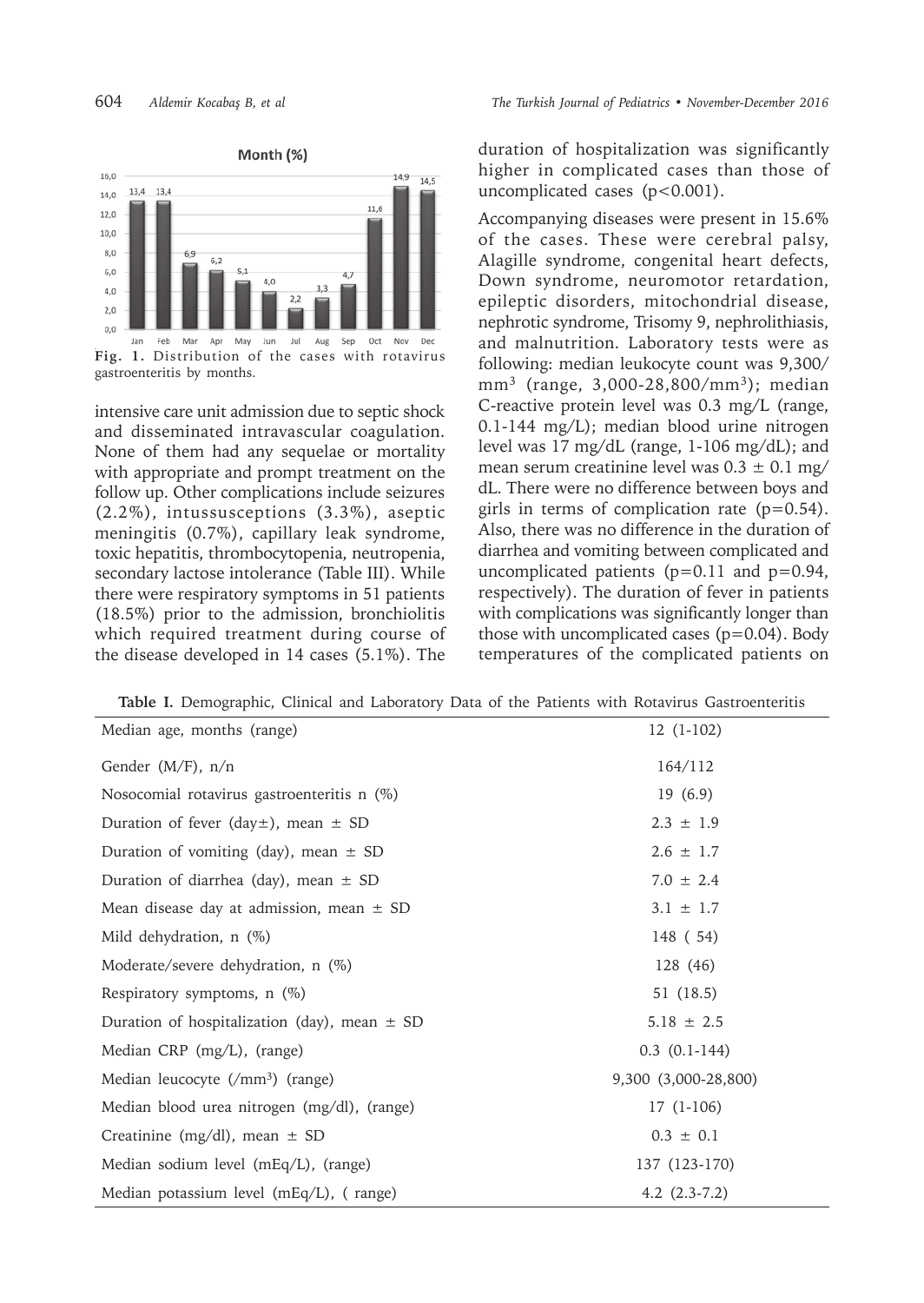admission were also higher (p=0.03). There was no significant correlation between the day of admission and complication risk  $(p=0.36)$ . There was no significant difference between nosocomial RG and non-nosocomial RG patients in terms of complication risk, bacteremia and electrolyte imbalance ( $p=0.50$ ,  $p=1.000$ , and p=0.54, respectively). Complications between two groups who had co-morbid disease or not, were similar ( $p=0.31$ ). Also, the durations of fever, diarrhea and vomiting were not significantly different between these groups  $(p > 0.05)$ . Distribution of complications between the months of the year did not show a significant difference (p=0.08).

#### **Discussion**

Rotavirus is responsible for the majority of hospitalizations due to gastroenteritis in children especially under five years of age. It causes an annual peak in pediatric hospitalizations especially during the cooler

months of the year. In our study, we found that RG was most commonly detected in November and December. The reason of seasonality of RG remains unknown<sup>1-3</sup>

The most common complication of the illness is electrolyte imbalance which is thought to be due to the viral enterotoxin responsible for malabsorption related to mucosal damage and depression of disaccharidases. The severity of diarrhea correlates with the degree of mucosal damage<sup>1-3</sup>. In a study examining the complications of RG in hospitalized children, 1.7 percent had hypertonic dehydration requiring intensive care and 9.1 percent had hypertonic dehydration <sup>11</sup>. Hyponatremic and hypokalemic dehydrations were the most common complications in our cases.

The second most common complication was septicemia in which the exact mechanism is unknown and it is believed that infected enterocytes become more vulnerable to bacterial

| Patient | Age (Month)<br>$/$ Sex | Comorbid<br>disease | Duration<br>of fever<br>(days) | Duration<br>of diarrhea<br>(days) | Duration<br>of vomiting<br>(days) | Microorganism   | Treatment      |
|---------|------------------------|---------------------|--------------------------------|-----------------------------------|-----------------------------------|-----------------|----------------|
| 1       | 12/M                   |                     | $\overline{4}$                 | 7                                 | 5                                 | K.pneumoniae    | Ceftriaxone    |
| 2       | 60/F                   |                     | 4                              | 5                                 | 2                                 | K.pneumoniae    | Ceftriaxone    |
| 3       | 2/M                    |                     | 8                              | 8                                 | 3                                 | K.pneumoniae    | Meropenem      |
| 4       | 3/F                    | $+$ (CHD)           | 4                              | 9                                 | 1                                 | K.pneumoniae    | Ceftriaxone    |
| 5       | 8/F                    |                     | $\overline{4}$                 | 6                                 | $\overline{2}$                    | K.pneumoniae *  | Meropenem      |
| 6       | 9/M                    |                     | 5                              | 10                                | 3                                 | K.oxytoca*      | Meropenem      |
| 7       | 4/M                    |                     | $\overline{4}$                 | 14                                | 2                                 | E.coli          | Ceftriaxone    |
| 8       | 17/M                   | (DS)<br>$+$         | 5                              | $\overline{4}$                    | 2                                 | E.coli          | Ceftriaxone    |
| 9       | 2/F                    |                     | 5                              | 9                                 | 1                                 | E.coli          | Ceftriaxone    |
| 10      | 16/M                   | (NS)<br>$^{+}$      | 4                              | 8                                 | 2                                 | E.coli          | Ceftriaxone    |
| 11      | 36/M                   | (ND)<br>$+$         | 5                              | 3                                 | $\overline{2}$                    | C.albicans      | Fluconasole    |
| 12      | 5/M                    |                     | $\overline{4}$                 | 11                                | 4                                 | C.albicans      | Amph-B         |
| 13      | 2/M                    | (ND)<br>$+$         | 3                              | 6                                 | $\overline{2}$                    | C.lusitaniae    | Caspofungin    |
| 14      | 18/M                   |                     | $\overline{4}$                 | 8                                 | 2                                 | P.aeruginosa    | Meropenem      |
| 15      | 14/F                   |                     | 4                              | 7                                 | $\overline{2}$                    | E.cloaca        | Ceftriaxone    |
| 16      | 16/F                   | $+$ (MD)            | 9                              | 9                                 | 3                                 | L.mesenteroides | Ceftriaxone, A |
| 17      | 22/M                   |                     | 8                              | 5                                 | 1                                 | S.aureus        | SAM,C,G        |
| 18      | 34/F                   |                     | 4                              | 7                                 | 3                                 | S.pneumoniae    | Ceftriaxone    |

**Table II.** Data of the Patients with Septicemia

\* Extended spectrum beta lactamases (ESBL) positive, Admission to Pediatric Intensive Care

CHD: congenital heart disease; DS: Down syndrome; NS: nephrotic syndrome; ND: neurologic disease; MD: mitochondrial disease; Amph-B: lyposomal amphoterisin B; A: ampicillin; SAM: ampicillin-sulbactam; C: clindamycie; G: gentamicin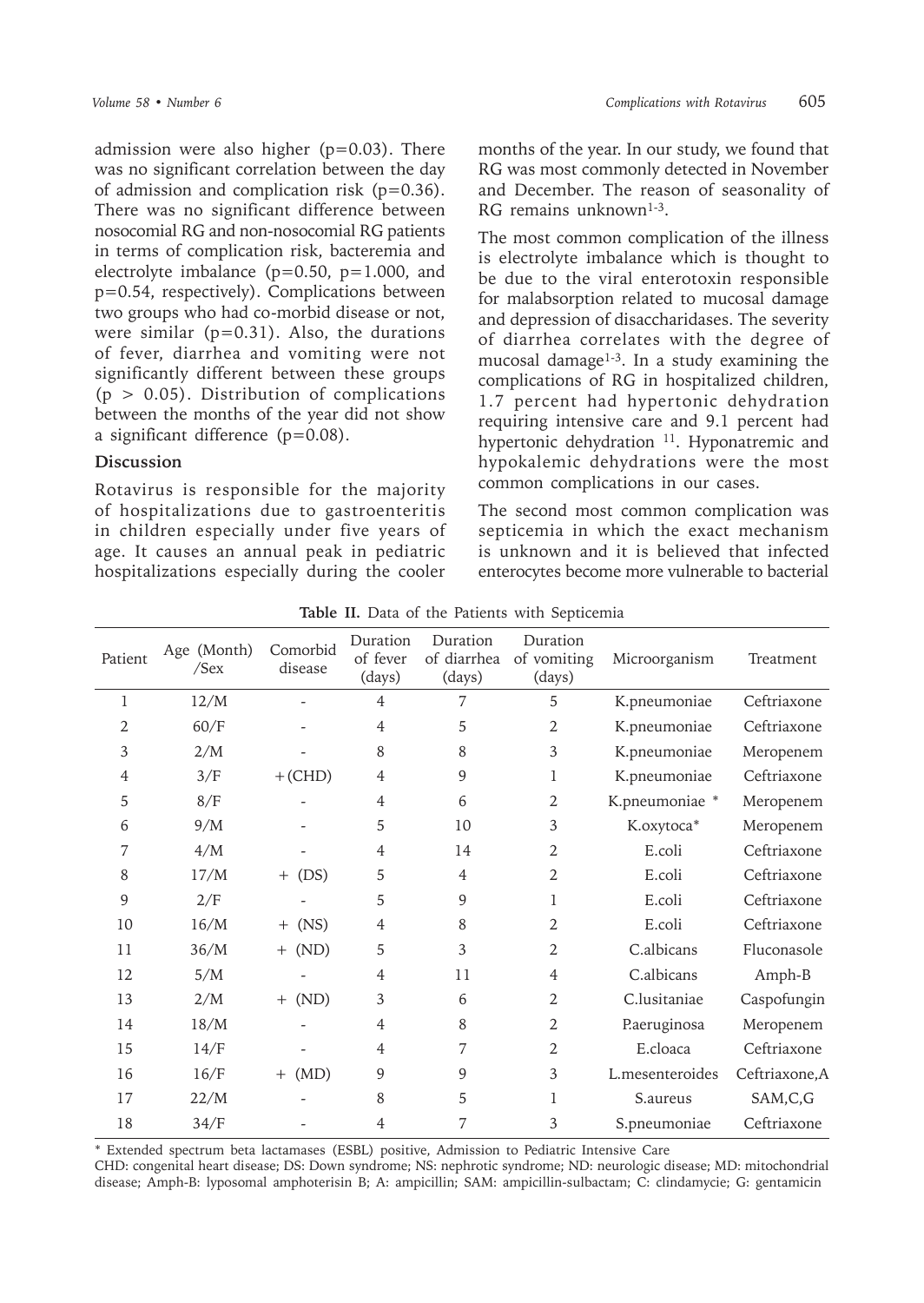invasion as a result of intestinal epithelium dysfunction caused by rotavirus<sup>2,3,12</sup>. In our study, although we did not observe significant differences in general clinical characteristics of RG in our patients compared to previous studies in the literature<sup>13-15</sup>, we detected a high rate of septicemia (6.5%) as a complication. The most common isolated microorganisms from the blood cultures were *Klebsiella*, *E. coli* and *Candida* species. Early diagnosis of bacteremia and candidemia during course of RG and starting the appropriate treatment is of critical importance.

There are only few case reports in the literature currently regarding septicemia after RG 12, 16-19. So, exact incidence of septicemia during the disease is not known. Carneiro et al.<sup>17</sup> reported a child who had RG complicated with septic shock due to ESBL positive *E. coli*. Kashiwagi et al.<sup>19</sup> also described *Klebsiella* sepsis in the course of RG in an infant. Moreover, Nakataniet al.<sup>16</sup> reported a case with RG which was complicated with sepsis due to *Klebsiella pneumoniae*, too. Gonza'lez-Carretero et al.<sup>20</sup> published a study in 2006 which had evaluated 891 children with RG. They reported bacteremia in only two infants (*S. viridans* ve *E. cloaca*). Also, they mentioned a total of 8 cases in the literature in whom bacteremia had occurred during course of RG. Our bacteremia incidence was higher than some of recent studies 13, 20. It might be related to the serotypes being responsible for more severe infections in our region. Although it is only a speculative reason due to lack of serotyping in our study, Durmaz et al. recently reported a Rotavirus surveillance study in Turkey21. It was conducted in the same time period of our study and they found that G9P8 was the most common serotype. The same G/P combination was found to be associated with more severe disease in another study conducted by Linhares et al.<sup>22</sup>.

However, more comprehensive and multicenter studies are required to determine the causative serotypes for the severe disease forms in our country. There is no case with *S. aureus, Candida* 

| Type of complication  | $n$ (%)   |
|-----------------------|-----------|
| Electrolyte imbalance | 90 (32.6) |
| Hypernatremia         | 9(3.3)    |
| Hyponatremia          | 66 (23.9) |
| Hyperkalemia          | 6(2.2)    |
| Hypokalemia           | 23(8.3)   |
| Septicemia            | 18(6.5)   |
| Bronchiolitis         | 14(5.1)   |
| Intussusception       | 9(3.3)    |
| Convulsion            | 6(2.2)    |
| Aseptic meningitis    | 2(0.7)    |
| IE and PM             | 1(0.4)    |
| <b>CLS</b>            | 1(0.4)    |
| Paralytic ileus       | 1(0.4)    |
| <b>SLI</b>            | 1(0.4)    |
| Septic shock, DIC     | 5(1.8)    |
| Neutropenia           | 1(0.4)    |
| Thrombocytopenia      | 1(0.4)    |
| Vasculitis            | 1(0.4)    |
| Toxic hepatitis       | 1(0.4)    |

**Table III.** Type and Rate of the Complications of the Cases

IE: infective endocarditis; PM: pyomyositis; CLS: capillary leak syndrome; SLI: secondary lactose intolerance; DIC: disseminated intravascular coagulation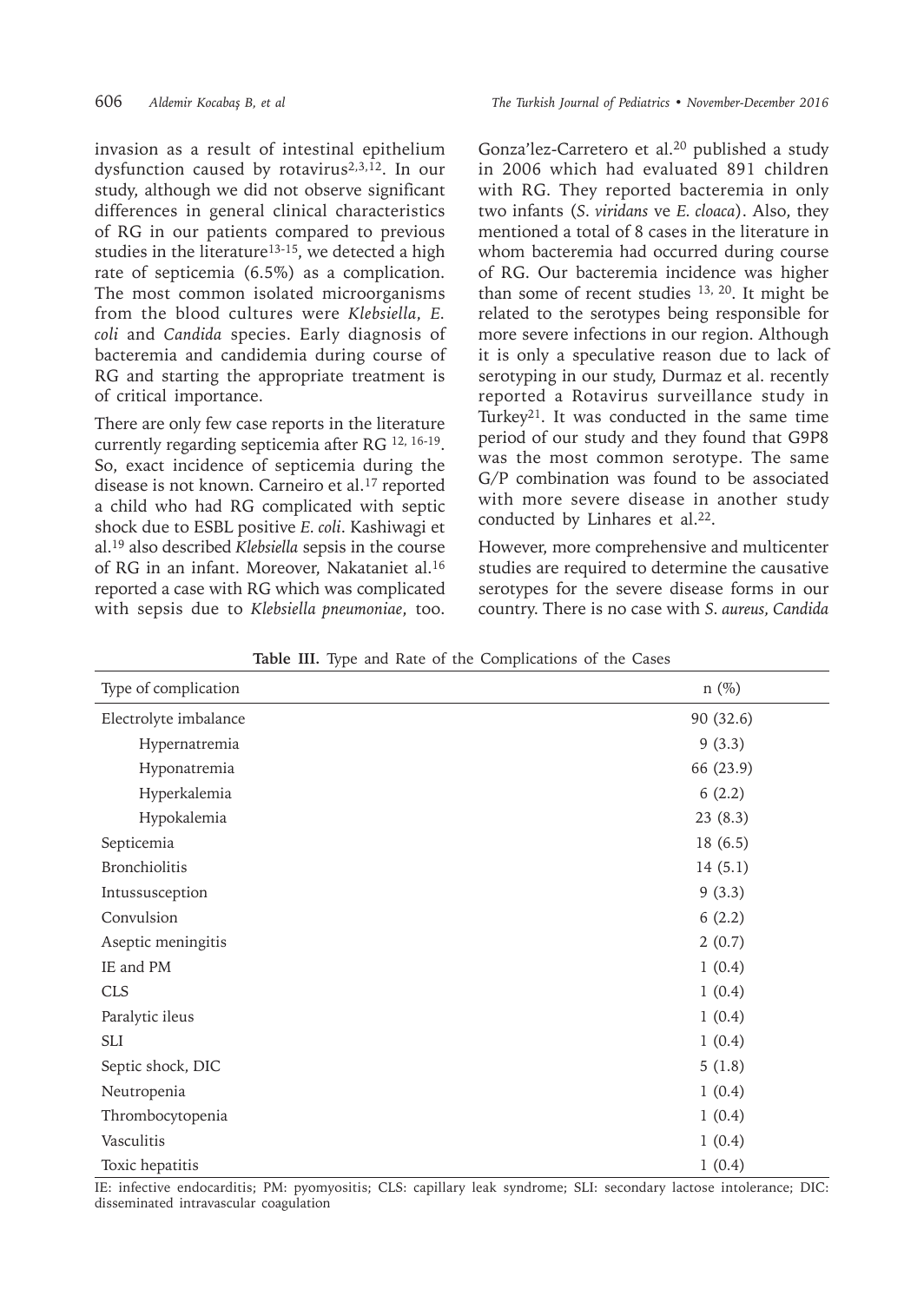*lusitaniae* and *Leuconostoc mesenteroides* septicemia which had been reported previously in the literature. Although gram negative bacteremia has been stated as a complication in RG, *S. aureus* bacteremia and endocarditis have not been reported in the literature before. We had reported this case as a case report.<sup>23</sup> It was striking data that we had observed a variety of complications of RG, even critically ill cases among 276 patients; none of them had a rotavirus vaccination history, unfortunately. Although our national immunization program does not include rotavirus vaccine, having a low socioeconomic status probably played an important role for lack of voluntary vaccination in our study population.

RG has two phases during the disease course; vomiting and fever are forefront at the first phase which lasts approximate 1-2 days, at the second phase of the disease diarrhea becomes apparent while fever and vomiting cease. During the second phase, diarrhea lasts about a week, rarely  $10 \text{ days}^{1-3}$ . If fever persists or comes out again especially after the third day of the disease, secondary bacteremia should be suspected and all cultures should obtain immediately. Therefore, if an infant has septic appearance and abdominal distension in addition to persistent fever, an antibiotic treatment should be started after taking all cultures. RG not only gives rise to bacteremia and sepsis but also can cause some complications such as severe dehydration, electrolyte imbalance, neurologic disorders (cerebellitis and encephalitis), hepatitis, necrotizing enterocolitis (in preterm infants), respiratory infections and myocarditis<sup>1-3, 6-9, 24</sup>. We reported a secondary capillary leak syndrome related RG previously<sup>10</sup>. Sweet syndrome and celiac disease are other reported complications in these patients $1,2,9$ . Accompanying respiratory system disorders such as bronchiolitis also can occur during or just before RG. Transmission through airborne droplets has been hypothesized because of rapid seasonal transmission through populations, but it has not been proven<sup>1</sup>. In our current study, we found the respiratory symptoms incidence as 18.5%. Its reason is unclear.

The present study has several limitations. Firstly, the study design was retrospective. Second, we studied a relatively small number of patients, especially in subgroups, which may affect the power of the study. Third, we could not compare the complications with another gastroenteritis agent other than rotavirus. Lastly, we did not perform a serotype study for rotavirus.

In conclusion, RG is still an important cause of morbidity in children which can cause serious complications such as sepsis. With the frequency of the disease, the serious complications leading to longer duration of hospitalization, high health care costs and family work loss are taken into consideration besides morbidity and mortality. The use of efficient RG vaccine may be of value.

#### **REFERENCES**

- 1. Staat MA, McNeal MM, Bernstein DI. Rotavirus. In: Cherry JD, Harrison GJ, Kaplan SL, et al (eds). Feigin and Cherry's Textbook of Pediatric Infectious Diseases (7th ed). Philadelphia: W.B. Saunders, 2014: 2176-2195.
- 2. Yen C, Cortese MM. Rotaviruses. In: Long SS, Pickering LK, Prober CG (eds). Principles and Practice of Pediatric Infectious Diseases (4th ed). Philadelphia: Elsevier Saunders, 2012: 1094-1097.
- 3. Bass DM. Rotaviruses, Caliciviruses, and Astroviruses. In: Kliegman RM, Behrman RE, Jenson HB (eds). Nelson Textbook of Pediatrics (19th ed). Philadelphia, Elsevier Saunders, 2011: 1134-1137.
- 4. Giaquinto C, Dominiak-Felden G, Van Damme P, et al. Summary of effectiveness and impact of rotavirus vaccination with the oral pentavalent rotavirus vaccine: A systematic review of the experience in industrialized countries. Hum Vaccin 2011; 7: 734-748.
- 5. Jiang V, Jiang B, Tate J, Parashar UD, Patel MM. Performance of rotavirus vaccines in developed and developing countries. Hum Vaccin 2010; 6: 532-542.
- 6. Thompson MJ, Gowdie PJ, Kirkwood CD, Doherty RR, Fahey M. Rotavirus cerebellitis: new aspects to an old foe? Pediatr Neurol 2012; 46: 48-50.
- 7. Iwasa T, Matsubayashi N. Protein-loosingenteropathy associated with rotavirus infection in an infant. World J Gastroenterol. 2008; 14: 1630-1632.
- 8. Kobayashi S, Negishi Y, Ando N, et al. Two patients with acute rotavirus encephalitis associated with cerebellar signs and symptoms. Eur J Pediatr 2010; 169: 1287-1291.
- 9. Makis A, Stavrou S, Chaliasos N, et al. Acute febrile neutrophilicdermatosis (Sweet's syndrome) in a child, associated with a rotavirus infection: a case report. J Med Case Rep 2010; 20; 4: 281.
- 10. Aldemir-Kocabaş B, Karbuz A, Ciftçi E, Demir M, Ince E. An unusual cause of secondary capillary leak syndrome in a child: Rotavirus diarrhea. Turk J Pediatr 2013; 55: 90-93.
- 11. Johansen K, Hedlund KO, Zweygberg-Wirgart B, Bennet R. Complications attributable to rotavirus-induced diarrhoea in a Swedish paediatric population: Report